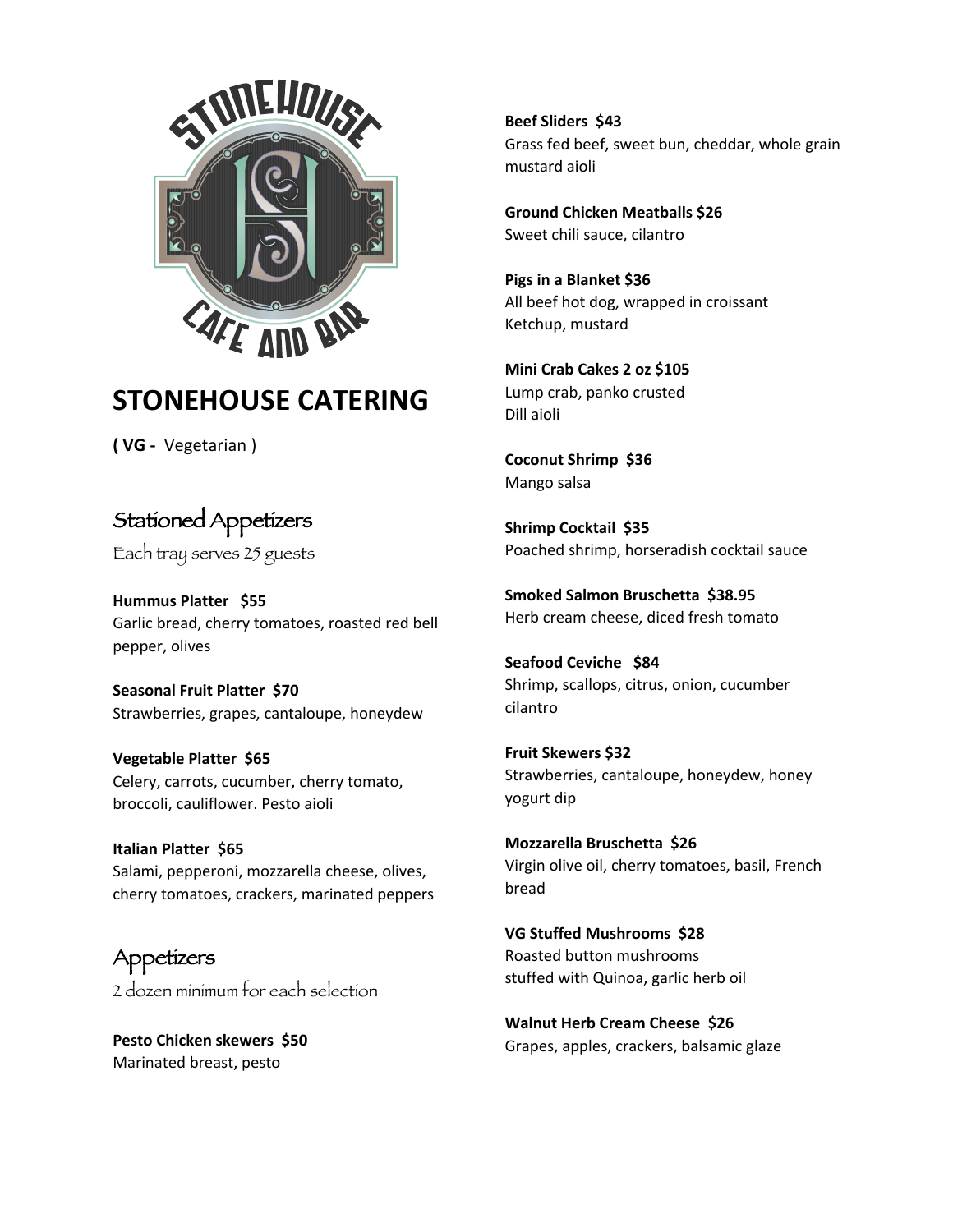Plated Lunch Menu All lunch includes small salad and bread service. Chowder is additional charge

#### **Starters**

**Clam Chowder** (cup) **\$4.75** Clam Chowder (bowl) \$9.50 Creamy clam chowder

**Caesar Salad. \$7.00**  Romaine lettuce, croutons, parmesan cheese, Caesar dressing

**Wild Greens \$11.00**  Apples, walnuts, cherry tomatoes, Bleu Cheese dressing

### Lunch Menu

**Stonehouse Burger \$15.00**  Grass fed beef, lettuce, tomato, pickles, cheddar cheese, brioche bun, with fries. Add bacon \$4

**Noah's Fish & Chips \$1**3 2 pcs Beer battered and panko breaded Cod house made tartar sauce, fries

**Blackened Salmon \$18.00**  Apples, walnuts, cherry tomatoes, Bleu Cheese dressing

**Grilled Chicken Wrap \$1**3 Ceasar salad, tomato, parmesan cheese

**Shrimp Louie \$14**  Wild greens, cherry tomatoes, hardboiled egg, avocado and cucumbers

**Peppered beef Bruschetta** \$15 Seared tenderloin, French bread, olives, cherry tomato, pesto drizzle

# Kids Menu All kids' meal includes fruit cup

#### **Cheese burger sliders & Fries \$12**

**Chicken Strips & Fries \$10**  Honey mustard

**Spaghetti \$10**  Served with meat sauce or marinara

**Mini Noah \$11.5**  1 pcs panko breaded cod and fries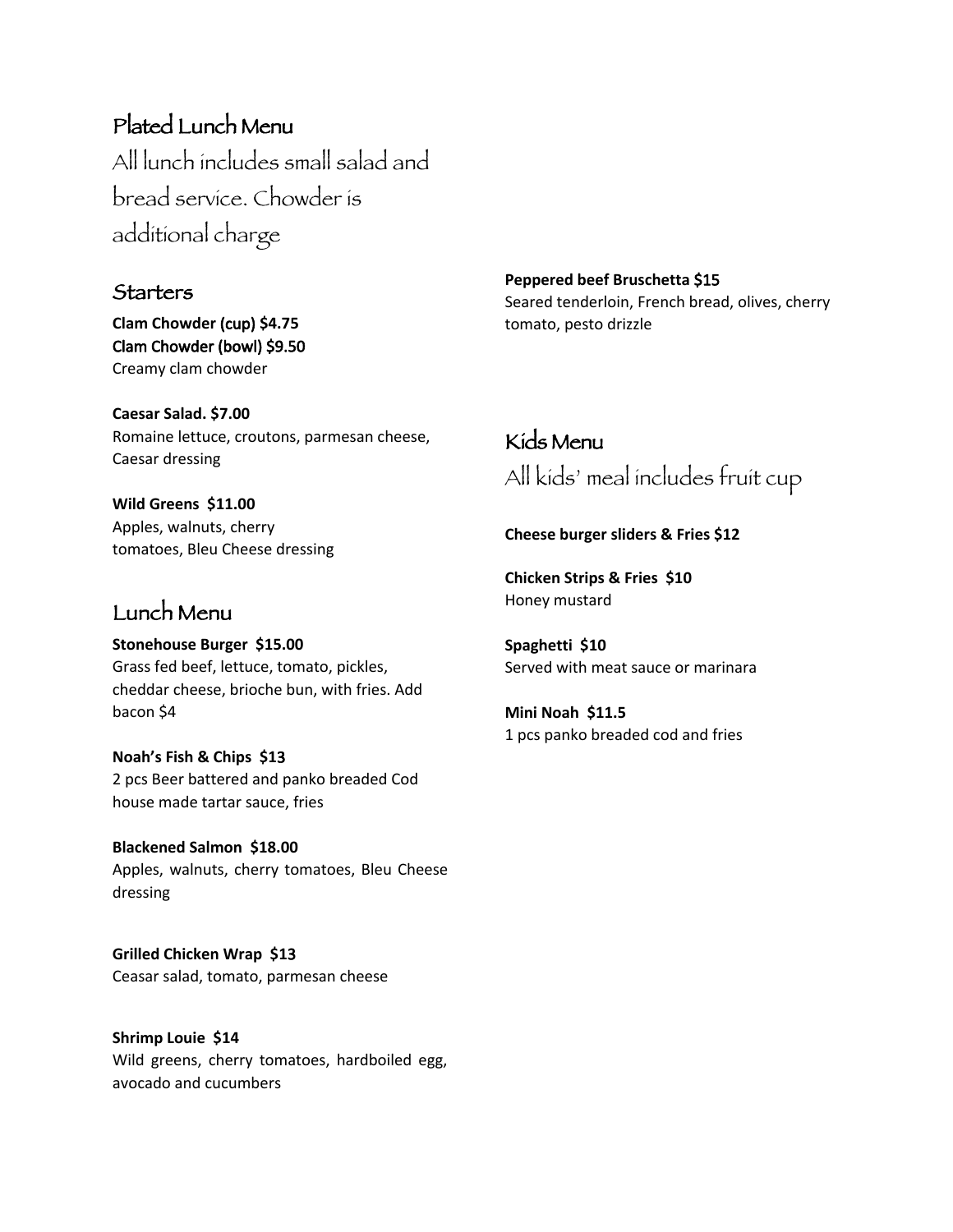Lunch / Dinner Buffet Buffet is priced by the pan each pan has 10 portions.

Sides Portions are 4oz per guest, 10 portions per pan

**Clam Chowder** \$60 Creamy clam chowder

**Caesar Salad \$45**  Romaine lettuce, croutons, parmesan cheese, Caesar dressing

**Wild Greens. \$60**  Apples, walnuts, cherry tomatoes, Bleu Cheese dressing

**Asparagus \$60** Parmesan cheese, butter parmesan cheese

**Roasted vegetables \$50**  Zucchini, carrots, onions, yellow zucchini, olive oil and garlic

**Charred Brussel Sprouts \$60**  Tossed in herb oil, balsamic syrup drizzle

Starches 5 oz per guest, 10 portions per pan

**Mashed Potato \$50**  Cream, butter roasted garlic

**Pilaf rice. \$50**  Long grain rice, butter, Carrots, celery, onions **Roasted potato \$50**  Herbs, olive oil

**White Rice \$30** 

**Mac Cheese \$60**  Elbow mac, creamy cheddar, parmesan, cream

**Linguine Pesto \$50**  Pesto cream sauce

**Soft Polenta \$60**  Butter, parmesan cheese, parsley

#### Entrees

4 oz per guest 10 portions per pan

**Tenderloin \$110**  Sea salt and pepper, demi sauce

**Peppered Chicken Breast \$70**  Mango salsa

**Seared Shrimp \$120**  Lemon butter sauce, parsley

**Baked Salmon \$130**  Ginger Soy glaze, green onions

**Cajun Breaded Cod \$120**  Mix of spices and herbs, Fresh lemon Dill aioli

**Herb Scallops \$150**  Herb marinated, mango salsa, butter sauce